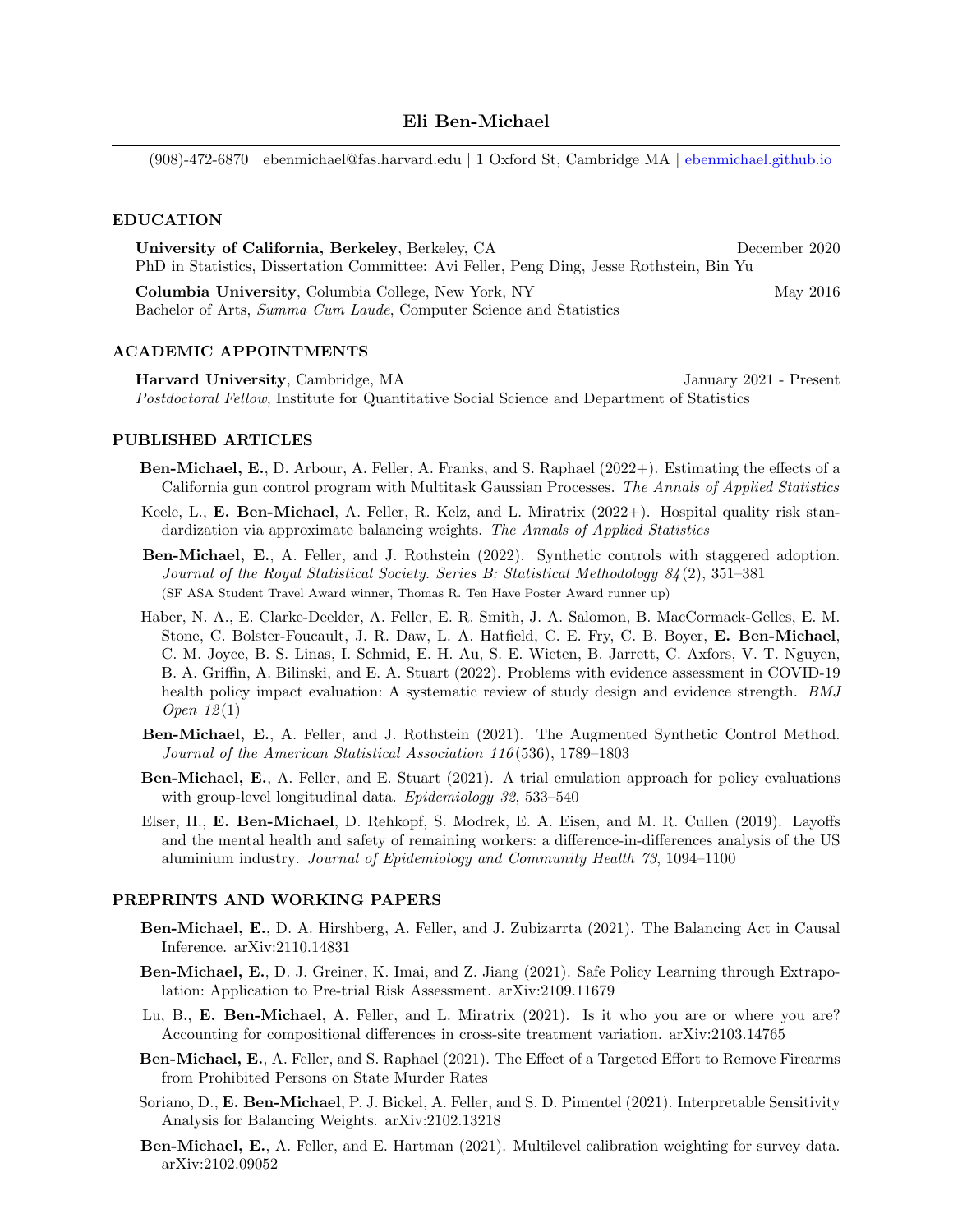Ben-Michael, E., A. Feller, and J. Rothstein (2020). Variation in impacts of letters of recommendation on college admissions decisions: Approximate balancing weights for treatment effect heterogeneity in observational studies. arXiv:2008.04394 (American Statistical Association Social Statistics Section Student Paper Award winner)

## OPEN SOURCE STATISTICAL SOFTWARE

[augsynth](https://github.com/ebenmichael/augsynth): R implementation of the augmented synthetic control method

[multical](https://github.com/ebenmichael/multical): R package for multilevel calibration weighting

## PRESENTATIONS

### 2022

London School of Hygiene and Tropical Medicine, Centre for Statistical Methodology; American Causal Inference Conference

#### 2021

Asian Political Methodology Meetings; ENAR Spring Meeting; Johns Hopkins CICADAS Seminar; RAND Center for Causal Inference Symposium; Annual Meeting of the Society for Political Methodology; Joint Statistical Meetings (ASA Social Statistics Section Student Paper Award Winner); Johns Hopkins Causal Inference Seminar; Harvard Applied Statistics Workshop; Berkeley Machine Learning and Science Forum

### 2020

Annual Meeting of the Society for Political Methodology; Joint Statistical Meetings (SFASA Student Travel Award winner); Econometric Society World Congress; Online Causal Inference Seminar; Association for Public Policy Analysis & Management Fall Research Conference; BigSurv20

## 2019

Society for Research on Educational Effectiveness; Atlantic Causal Inference Conference (Thomas R. Ten Have Poster Award runner up); Berkeley-Stanford Econometrics Jamboree

#### 2018

7th Causal Inference Workshop at UAI; European Winter Meeting of the Econometric Society

# AWARDS AND HONORS

| American Statistical Association Social Statistics Section Student Paper Award                                                                                        | 2021      |
|-----------------------------------------------------------------------------------------------------------------------------------------------------------------------|-----------|
| American Statistical Association, San Francisco Bay Area Chapter, Student Travel Award                                                                                | 2020      |
| Department fellowship, Department of Statistics, U.C. Berkeley<br>Two years of funding through RTG grant: Advancing Machine Learning - Causality and Interpretability | 2018      |
| Phi Beta Kappa, Columbia University                                                                                                                                   | 2016      |
| Computer Science Department Award, Columbia University<br>Given to the top two graduating seniors each year                                                           | 2016      |
| <b>TEACHING</b>                                                                                                                                                       |           |
| <b>U.C. Berkeley Department of Statistics</b> Graduate Student Instructor                                                                                             |           |
| Stat 232: Experimental Design with Sam Pimentel                                                                                                                       | Fall 2018 |
| Stat 159/259: Reproducible and Collaborative Data Science with Fernando Perez                                                                                         | Fall 2017 |

## INSTITUTIONAL SERVICE

| PhD admissions committee, Department of Statistics, UC Berkeley      | Spring 2020             |
|----------------------------------------------------------------------|-------------------------|
| Co-president of the Berkeley Statistics Graduate Student Association | Fall 2018 - Spring 2019 |